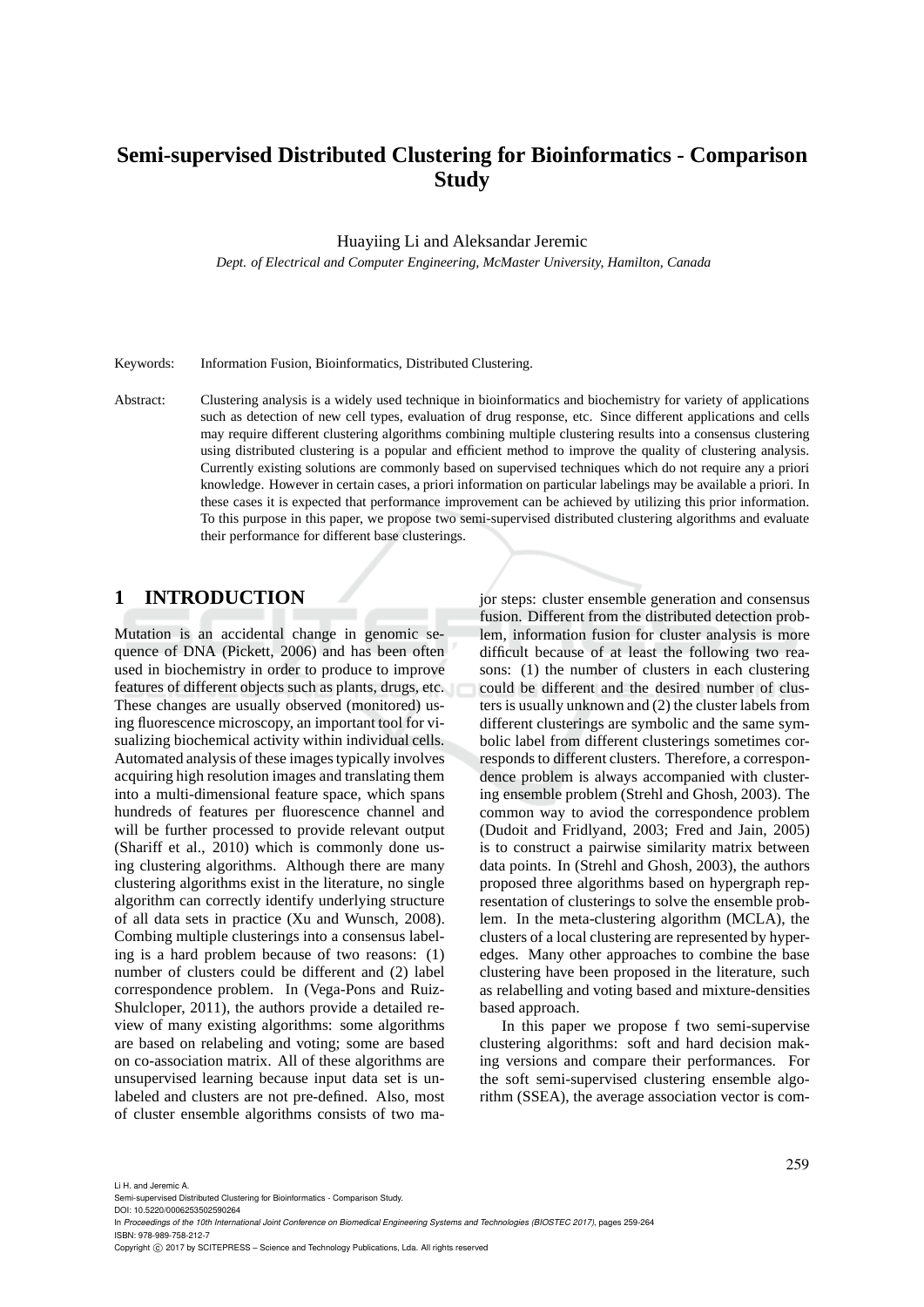puted for each data points and all the average association vectors are normalized to derive the soft consensus label matrix for the given data set. For the hard semi-supervised clustering ensemble algorithm (HSEA), the hard consensus clustering is generated from two approaches. One approach is to assign each data point its most associated cluster id based on its average association vector. This version is named as soft to hard semi-supervised clustering ensemble algorithms (SHSEA). The other approach is to relabel the set of base clusterings by assigning each data point its most associated cluster id according to each base clustering and to derive the hard consensus clustering by majority voting. This is considered as hard to hard semi-supervised clustering ensemble algorithm (HH-SEA).

#### **2 DISTRIBUTED CLUSTERING**

In the literature, many clustering ensemble algorithms have been proposed and can be broadly divided into different categories, such as relabelling and voting based, co-association based, hypergraph based and mixture-densities based clustering ensemble algorithms (Ghaemi et al., 2009), (Vega-Pons and Ruiz-Shulcloper, 2011), (Aggarwal and Reddy, 2013). Clustering ensemble methods usually consist of two major steps: base clustering generation and consensus fusion. The set of base clusterings can be generated in different ways, which has been discussed in the previous section. In this section, we provide a brief review of several consensus fusion methods.

#### **2.1 Semi-supervised Clustering Ensemble**

In this paper we propose the semi-supervised algorithm that utilizes the side information (data observations with known labels). The algorithm calculates the association between each data point and the training clusters (formed by the labelled data observations) and relabels the cluster labels in  $\Phi_u$  according to the training clusters. In the context of this paper, since the generation of base clusterings is based on unsupervised clustering algorithms and the fusion of base clusterings is guided by the side information, we name the proposed algorithm as the semi-supervised clustering ensemble algorithm (SEA). It consists of two major steps: the base clusterings generation and fusion. The base clustering generation step is common to the exisiting ensemble methods and summarized in Table 1. For the base clustering fusion step, we propose different version of the fusion function

to produce soft and hard consensus clustering respectively.

## **2.2 Soft Semi-supervised Clustering Ensemble Algorithm**

Suppose the input data set  $X$  is the combination of a training set  $X_r$  and a testing set  $X_u$ . The training set  $\mathbf{X}_r$  contains data points  $\{\mathbf{x}_1, \dots, \mathbf{x}_{N_r}\}$ , for which labels are provided in a label vector  $\lambda_r$ . The testing data set  $\mathbf{X}_u$  contains data points  $\{\mathbf{x}_{N_r+1},\ldots,\mathbf{x}_N\}$ , the labels of which are unknown. The consensus cluster label vector (output of SEA) for the test set  $X_u$  is denoted by  $\lambda_u$ . The size of training set  $\mathbf{X}_r$  is the measure of the number of data points in the training set and is denoted by  $N_r$ , i.e.,  $|\mathbf{X}_r| = N_r$ . Similarly, the size of testing set  $X_u$  is the measure of the number of data points in the testing set and is denoted by *Nu*, i.e.,  $|\mathbf{X}_u| = N_u$ . According to the training and testing sets, the label matrix  $\Phi$  can be partitioned into two block matrices  $\Phi_r$  and  $\Phi_u$ , which contain all the labels corresponding to the data points in the training set  $X_r$  and testing set  $X_u$  respectively. Suppose training data points belong to *K*<sup>0</sup> classes and all training points from the *k*-th class form one cluster, denoted by  $C_r^k$  ( $k = 1, ..., K_0$ ). Therefore, the training set  $\mathbf{X}_r$ consists of a set of  $K_0$  clusters  $\{C_r^1, \ldots, C_r^k, \ldots, C_r^{K_0}\}$ . If the size of cluster  $C_r^k$  is denoted by  $N_r^k$ , the total number of training points *N<sub>r</sub>* is equal to  $\sum_{k=1}^{K_0} N_r^k$ . We rearrange label matrix Φ*<sup>r</sup>* to form *K*<sup>0</sup> block matrices:  $\Phi_r^1, \ldots, \Phi_r^k, \ldots, \Phi_r^{K_0}$ . Each block matrix  $\Phi_r^k$  contains the base cluster labels of data points in the *k*-th training cluster  $C_r^k$  where  $k = 1, ..., K_0$ .

For a given set of base clusterings, the soft version of the semi-supervised clustering algorithm (SSEA) has the ability to provide a soft consensus cluster label matrix. The fusion idea is stated as follow: (1) for a particular data point count the number of agreements between its label and the labels of training points in each training cluster, according to an individual base clustering (2) calculate the association vector between this data point and the corresponding base clustering, (3) compute the average association vector by averaging the association vectors between this data point and all base clusterings and (4) repeat for all data points and derive the soft consensus clustering for the testing set. The summary of SSEA is provided in Table 2.

According to the *j*-th clustering  $\lambda^{(j)}$ , we compute the association vector  $\mathbf{a}_i^{(j)}$  for the *i*-th unlabelled data point  $\mathbf{x}_i$ , where  $i = 1, \ldots, N_u$  and  $j = 1, \ldots, D$ . Since there are  $K_0$  training clusters, the association vector  $\mathbf{a}_i^{(j)}$  $\binom{1}{i}$  has  $K_0$  entries. Each entry describes the association between data point **x***<sup>i</sup>* and the corresponding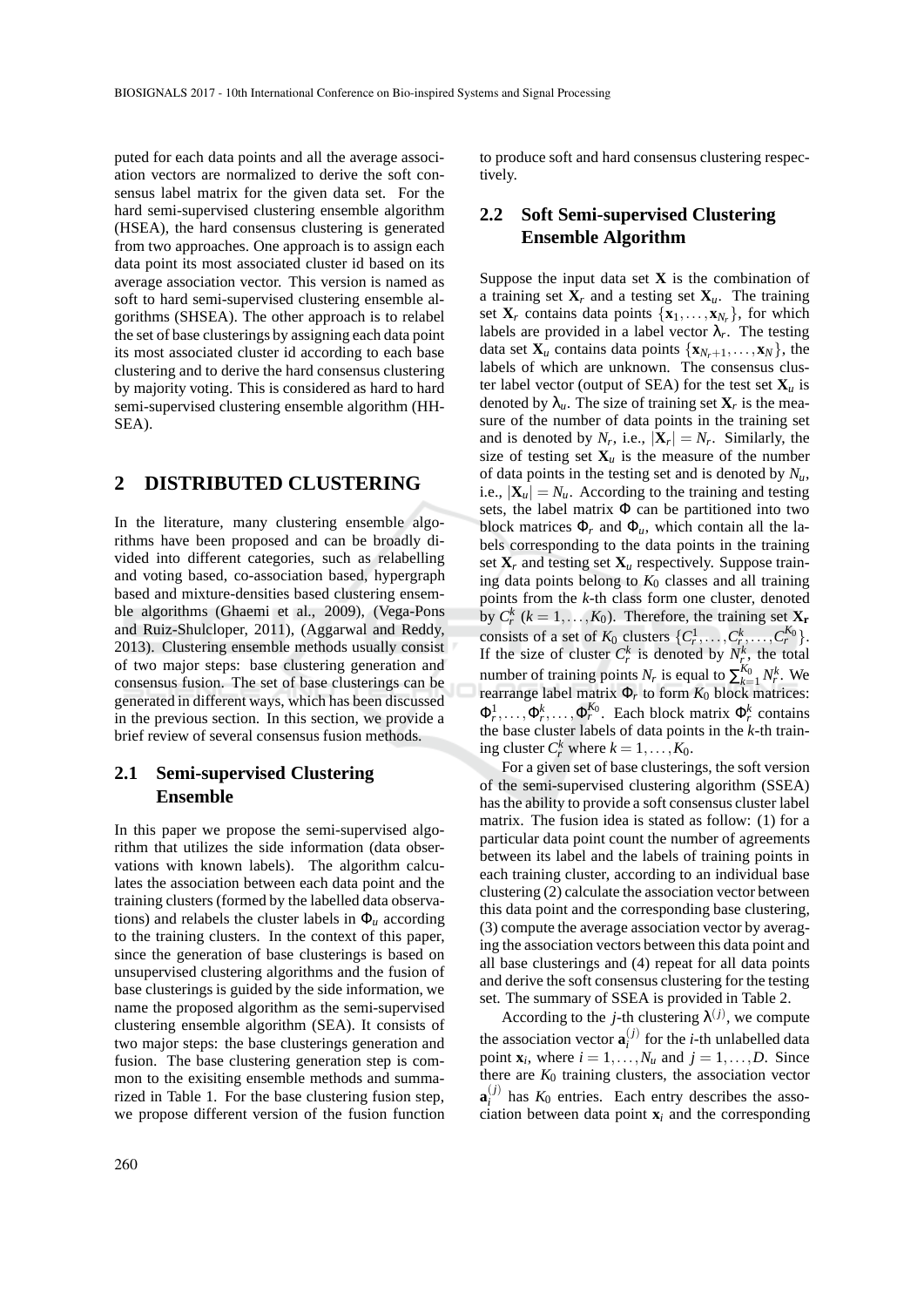Table 1: Base clusterings generation.

- \* Input: Data set **X**
- \* Output: Base clusterings Φ
- (a) Select clustering algorithm and determine its initialization and parameter settings to build clusterer  $\phi^{(j)}$
- (b) Apply clusterer  $\phi^{(j)}$  to data set **X** and obtain individual clustering  $\lambda^{(j)}$
- (c) Repeat (a) and (b) for  $j = 1, \ldots, D$  to form a set of base clusterings  $\Phi$

Table 2: Soft semi-supervised clustering ensemble algorithm (SSEA).

- \* Input: Base clusterings Φ
- \* Output: Soft clustering Λ*<sup>u</sup>*
- (a) According to label vector  $\lambda_r$ , rearrange base clusterings  $\Phi$  into  $K_0 + 1$  submatrices  $\{\Phi_r^1, \ldots, \Phi_r^k, \ldots, \Phi_r^{K_0}, \Phi_u\}$
- (b) For data point  $\mathbf{x}_i$ , calculate the *k*-th element of the association vector  $\mathbf{a}_i^{(j)}$  $\int_i^{(J)}$  by

$$
\mathbf{a}_{i}^{(j)}(k) = \frac{\text{occurrence of } \Phi_{u}(i,j) \text{ in } \Phi_{r}^{k}(:,j)}{N_{r}^{k}}
$$

and repeat for  $k = 1, ..., K_0$  to form the association vector  $\mathbf{a}_i^{(j)}$ 

- (c) Compute the average association vector  $\mathbf{a}_i$  of data point  $\mathbf{x}_i$  by  $\mathbf{a}_i =$  $\frac{1}{D}\sum_{j=1}^{D} \mathbf{a}_{i}^{(j)}$ .
- (d) Compute the association level  $\gamma_i$  of data point  $\mathbf{x}_i$  to all training clusters by  $\gamma_i = \sum_{k=1}^{K_0} \mathbf{a}_i(k).$
- (e) Compute the membership information of data point  $\mathbf{x}_i$  to every cluster by normalizing **a***<sup>i</sup>*
	- (f) Repeat step (b) to (d) to generate the association level vector  $\gamma_u$  and repeat step (b) to (e) to generate the soft clustering  $\Lambda_u$

training cluster. The *k*-th entry of the association vector  $\mathbf{a}^{(j)}_i$  $i_j^{(j)}$  is calculated by the ratio of occurrence of  $\Phi_u(i,j)$  in  $\Phi_r^k(:,j)$  to the number of data points in the *k*-th training cluster  $(N_r^k)$ , i.e.,

$$
\mathbf{a}_i^{(j)}(k) = \frac{\text{occurrence of } \Phi_u(i,j) \text{ in } \Phi_r^k(:,j)}{N_r^k},\qquad(1)
$$

where  $\Phi_u(i, j)$  is the cluster label of data point  $\mathbf{x}_i$  according to the *j*-th base clustering and  $\Phi_r^k(:,j)$  represents the labels of all data points in the *k*-th training category generated by the *j*-th local clusterer. For each data point  $\mathbf{x}_i$ , different association vectors  $\mathbf{a}_i^{(j)}$ *i*  $(j = 1, \ldots, D)$  are calculated since there are *D* local clusterers in the system. In order to fuse the information, the avearge association vector  $a_i$  for data point  $x_i$  is computed by averaging all the association vectors  $\mathbf{a}_i^{(j)}$ , i.e.,

$$
\mathbf{a}_i = \frac{1}{D} \sum_{j=1}^{D} \mathbf{a}_i^{(j)}.
$$
 (2)

Each entry of  $a_i$  describes the consolidated association between data point **x***<sup>i</sup>* and one of the training clusters. As a consequnce, the summation of all the entries of **a***<sup>i</sup>* could be used to describe the association between data point  $\mathbf{x}_i$  and all the training clusters quantitively. We define it as the association level of data point  $\mathbf{x}_i$  to all the training clusters and denote it as γ*<sup>i</sup>* , i.e.,

$$
\gamma_i = \sum_{k=1}^{K_0} \mathbf{a}_i(k). \tag{3}
$$

By computing the association levels for all the data observations, the association level vector  $\gamma_u$  for the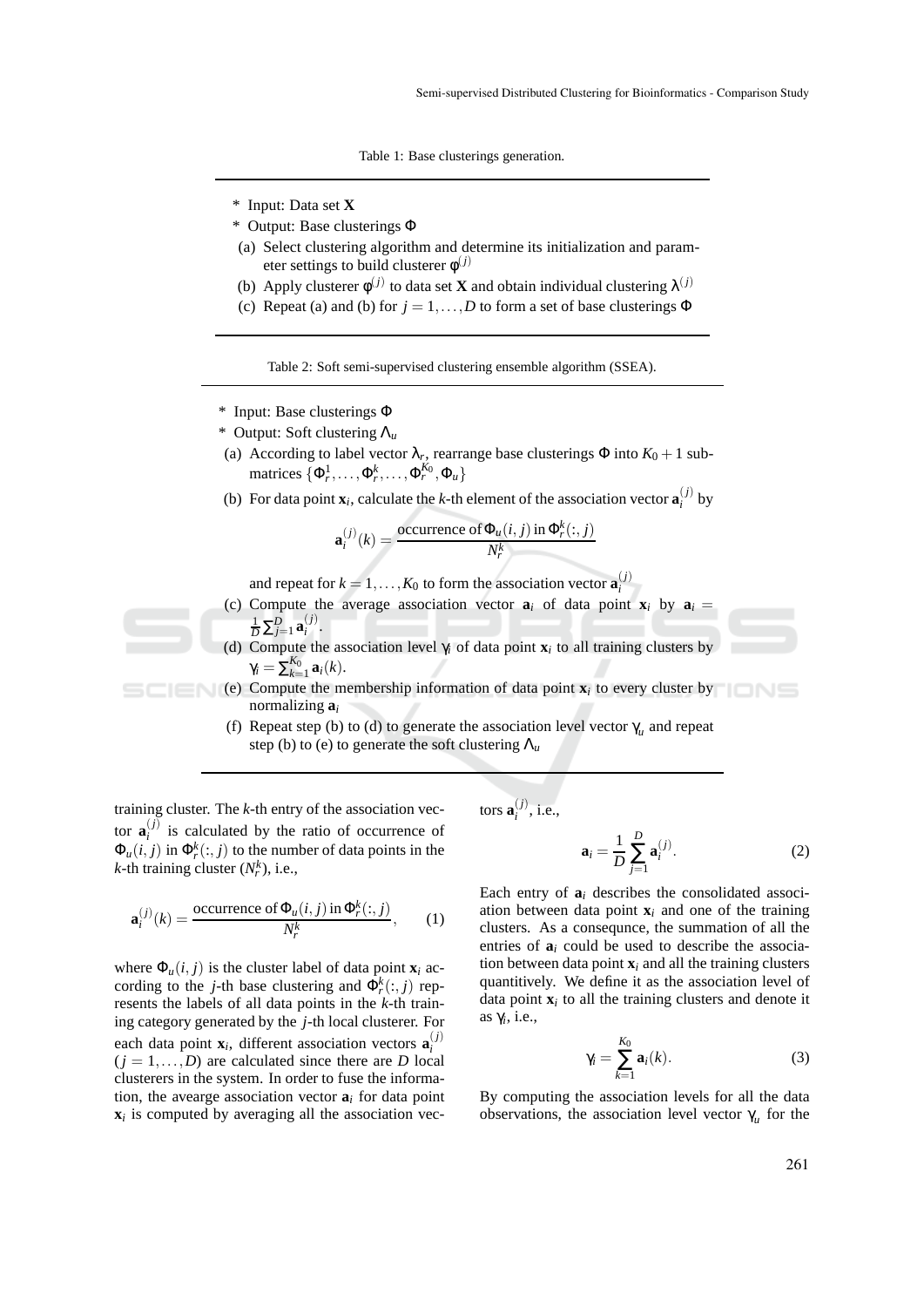Table 3: Soft to hard semi-supervised clustering ensemble algorithm (SHSEA).

- \* Input: Soft clustering Λ*<sup>u</sup>*
- \* Output: Hard clustering λ*<sup>u</sup>*
- (a) Based on the average association vector  $a_i$ , assign data point  $x_i$  its most assoicated cluster id, which corresponds to the highest entry in the average association vector
- (b) Repeat (a) for all  $i = 1, \ldots, N_u$

Table 4: Hard to hard semi-supervised clustering ensemble algorithm (HHSEA).

- \* Input: Base clusterings Φ
- \* Output: Hard clustering λ*<sup>u</sup>*
- (a) According to label vector  $\lambda_r$ , rearrange base clusterings  $\Phi$  into  $K_0 + 1$  submatrices  $\{\Phi_r^1, \ldots, \Phi_r^k, \ldots, \Phi_r^{K_0}, \Phi_u\}$
- (b) For data point  $\mathbf{x}_i$ , calculate the *k*-th element of the association vector  $\mathbf{a}_i^{(j)}$  by

$$
\mathbf{a}_{i}^{(j)}(k) = \frac{\text{occurrence of } \Phi_{u}(i, j) \text{ in } \Phi_{r}^{k}(:, j)}{N_{r}^{k}}
$$

and repeat for  $k = 1, ..., K_0$  to form the association vector  $\mathbf{a}_i^{(j)}$ 

- (c) Assign data point  $\mathbf{x}_i$  its most associated cluster ids, which corresponds to the highest entry of association vector  $\mathbf{a}_i^{(j)}$
- (d) According to the *j*-th clustering, repeat step (b) and (c) for all data points
- (e) Repeat (b) (d) for  $j = 1, ..., D$  and relabel  $\Phi_u$  into  $\Phi'_u$
- (f) Apply majority voting on  $\Phi'_u$  to derive hard consensus clustering  $\lambda_u$

testing set  $X_u$  is made up by stacking association level *γ<sub>i</sub>* for all  $i = 1, ..., N_u$ , i.e.,  $γ_u = [γ_1, γ_2, ..., γ_{N_u}]^T$ . Let us denote the soft consensus clustering of test set  $\mathbf{X}_u$ by a label matrix  $\lambda_u$ . The *i*-th row of  $\lambda_u$  is computed by normalizing the average association vector **a***<sup>i</sup>* , i.e.,

$$
\lambda_u(i,:) = \mathbf{a}_i^T / \gamma_i. \tag{4}
$$

## **2.3 Hard Semi-supervised Clustering Ensemble Algorithm**

In this section, we propose the hard version of the semi-supervised clustering ensemble algorithm from two approaches. The first approaches is based on calculating the average association vector  $a_i$  for data point **x***<sup>i</sup>* . The consensus cluster label assigned to each data point is its most associated category labels in the corresponding average association vector. Since the hard labels are derived from the soft label matrix Λ*u*, it is named as the soft-to-hard semi-supervised clustering ensemble algorithm (SHSEA). The summary of this algorithm is provided in Table 3.

We also propose to derive hard consensus clustering from another approach. It is called hard to hard semi-supervised clustering ensemble algorithm (HH-SEA). The fusion idea stated as follow: (1) for a particular data point count the number of agreements between its label and the labels of training points in each training cluster, according to an individual base clustering, (2) calculate the association vector between this data point and the corresponding base clustering, (3) assign this data point to its most associated cluster label (4) repeat for all data points and all base clusterings to relabel the labels in matrix  $\Phi_u$  and (5) apply majority voting to derive hard consensus clustering. The summary of this algorithm is provided in Table 4.

#### **3 NUMERICAL EXAMPLES**

In this section, we provide numerical examples to show the performance of our proposed semisupervised clustering ensemble algorithms: SHSEA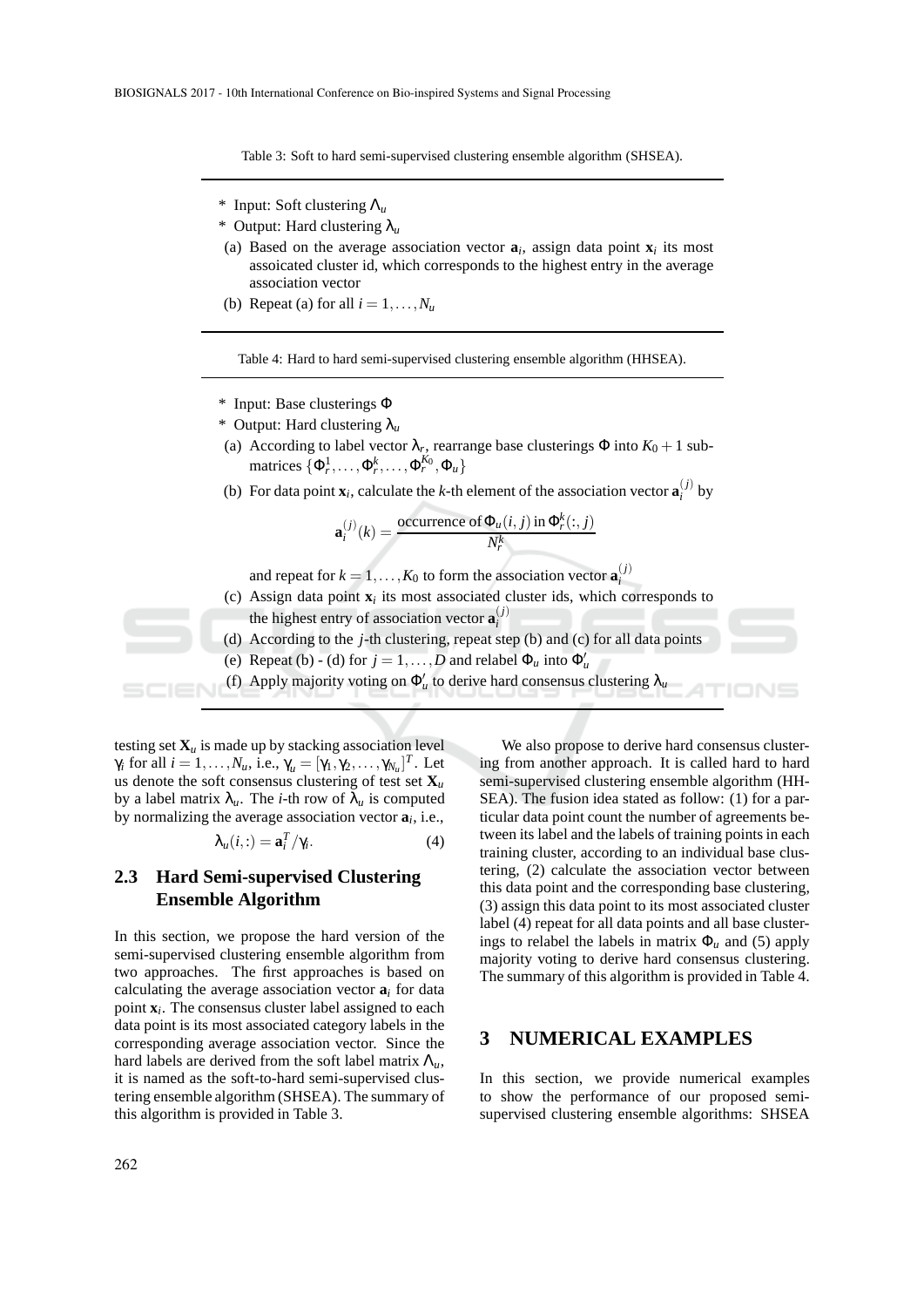|        |                         | Individual base clustering |                            |                            |                            |  |  |
|--------|-------------------------|----------------------------|----------------------------|----------------------------|----------------------------|--|--|
|        | Data                    | No. of<br>features         | Clustering<br>algorithms   |                            | <b>Base</b><br>Clusterings |  |  |
| Base 1 | original                |                            | $k^{(j)} > K_0$<br>K-means |                            | М                          |  |  |
| Base 2 | Pre-processed<br>by PCA | F                          | $K$ -means/<br>HAC/AP      | $k^{(j)} > K_0$            | M                          |  |  |
| Base 3 | Pre-processed<br>by PCA | K-means<br>$F_{pca}$       |                            | $k^{(j)} > K_0$            | M                          |  |  |
| Base 4 | original                |                            | K-means                    | $\overline{k}^{(j)} > K_0$ | $\mathbf F$                |  |  |
| Base 5 | original                |                            | K-means                    | $k^{(j)} = K_0$            | $\mathbf F$                |  |  |
| Base 6 | original                | F/M                        | K-means                    | $k^{(j)} > K_0$            | M                          |  |  |

Table 5: Base Clusterings.

Table 6: Average micro-precisions of SHSEA an HHSEA for different values of *p* using different sets of base clusterings.

| n   | <b>SHSEA</b> | <b>HHSEA</b> | <b>SHSEA</b> | <b>HHSEA</b> | <b>SHSEA</b> | <b>HHSEA</b> | <b>SHSEA</b> | <b>HHSEA</b> | <b>SHSEA</b> | HHSEA  | SHSEA  | <b>HHSEA</b> |
|-----|--------------|--------------|--------------|--------------|--------------|--------------|--------------|--------------|--------------|--------|--------|--------------|
| 3%  | 0.6351       | 0.4928       | 0.6282       | 0.4856       | 0.6363       | 0.4932       | 0.6374       | 0.3044       | 0.6150       | 0.3389 | 0.6282 | 0.4460       |
| 5%  | 0.6123       | 0.5170       | 0.6186       | 0.5150       | 0.6118       | 0.5162       | 0.6521       | 0.3838       | 0.6412       | 0.4570 | 0.6249 | 0.5139       |
| 10% | 0.6530       | 0.5852       | 0.6551       | 0.5914       | 0.6558       | 0.5849       | 0.6645       | 0.5268       | 0.6521       | 0.5787 | 0.6702 | 0.6077       |
| 15% | 0.6825       | 0.6269       | 0.6826       | 0.6324       | 0.6839       | 0.6277       | 0.7068       | 0.6072       | 0.7068       | 0.6974 | 0.6962 | 0.6455       |
| 20% | 0.6900       | 0.6443       | 0.6830       | 0.6352       | 0.6933       | 0.6473       | 0.7275       | 0.6664       | 0.7264       | 0.6720 | 0.6983 | 0.6635       |
| 25% | 0.7032       | 0.6579       | 0.7126       | 0.6636       | 0.7029       | 0.6578       | 0.7050       | 0.6659       | 0.6905       | 0.5879 | 0.7113 | 0.6848       |
| 30% | 0.6868       | 0.6554       | 0.6918       | 0.6663       | 0.6866       | 0.6580       | 0.7274       | 0.6934       | 0.7232       | 0.6089 | 0.6994 | 0.6811       |

Table 7: Cancer data set: average micro-precisions of clustering algorithms (*K*-means, HAC and AP) on the original data sets and the data pre-processed by PCA.

| Data Sets     | No. of      |         | Dimensionality |     | Clustering Algorithms |            |       | <b>MCLA</b>    |
|---------------|-------------|---------|----------------|-----|-----------------------|------------|-------|----------------|
|               | Data points | Classes |                |     | Kmeans                | <b>HAC</b> | AP    |                |
| 3ClassesTest1 | 542         |         | Original       | 705 | 0.4469                | 0.4299     | 0.487 | 0.4989         |
|               |             |         | PCA            | .00 | 0.4421                | 0.4354     |       | $^{\circ}4487$ |

and HHSEA using a real data set of breast cancer cells undergoing treatment of different drugs. Since the expected cluster labels for each data set are available in the experiments, we use micro-precision as our metric to measure the accuracy of a clustering result with respect to the expected labelling. Suppose there are  $k_t$ classes for a given data set **X** containing *N* data points and  $N_k$  is the number of data points in the  $k$ -th cluster that are correctly assigned to the corresponding class. Corresponding class here represents the true class that has the largest overlap with the *k*-cluster. The microprecision is defined by  $mp = \sum_{k=1}^{k_t} N_k/N$  (Wang et al., 2011). We arbitrarily construct test files using data points from different classes by randomly choosing training data points. According to the values of *p*, we randomly select the required number of training points from their corresponding classes to form the training file. For each value of *p*, we create 10 versions of training file for each test file and repeat the experiment 10 time using each version of the training file. For each value of  $p$ , we generate six sets of base clusterings for each test file (note that test files refers to different classes provided: original breast cancer cells, cancer cells 24 hours after the drug treatment, and cancer cells 72 hours after the drug treatment).

Since the dimensionality of the original data set is quite large (705 features commonly used in biochemistry software packages), we generate an additional set of base clusterings using different combinations of the features to generate base clusterings instead of using a single feature each time. The detailed information about how to generate these sets of base clusterings is provided in Table 5. Note that  $K_0$  is the number of classes from which training points are selected, *F* is the dimensionality of the feature space, and *Fpca* is the number of principle components which can retain 95% of the total variation of the original data and  $M = 21$  is used in the experiments.  $\lceil \cdot \rceil$  represents the ceiling function. The micro-precisions are listed in Table 6 in which the columns correspond to base clusterings listed in the table.

# **REFERENCES**

- Aggarwal, C. C. and Reddy, C. K. (2013). *Data clustering: algorithms and applications*. CRC Press.
- Basu, S., Banerjee, A., and Mooney, R. (2002). Semisupervised clustering by seeding. In *In Proceedings*